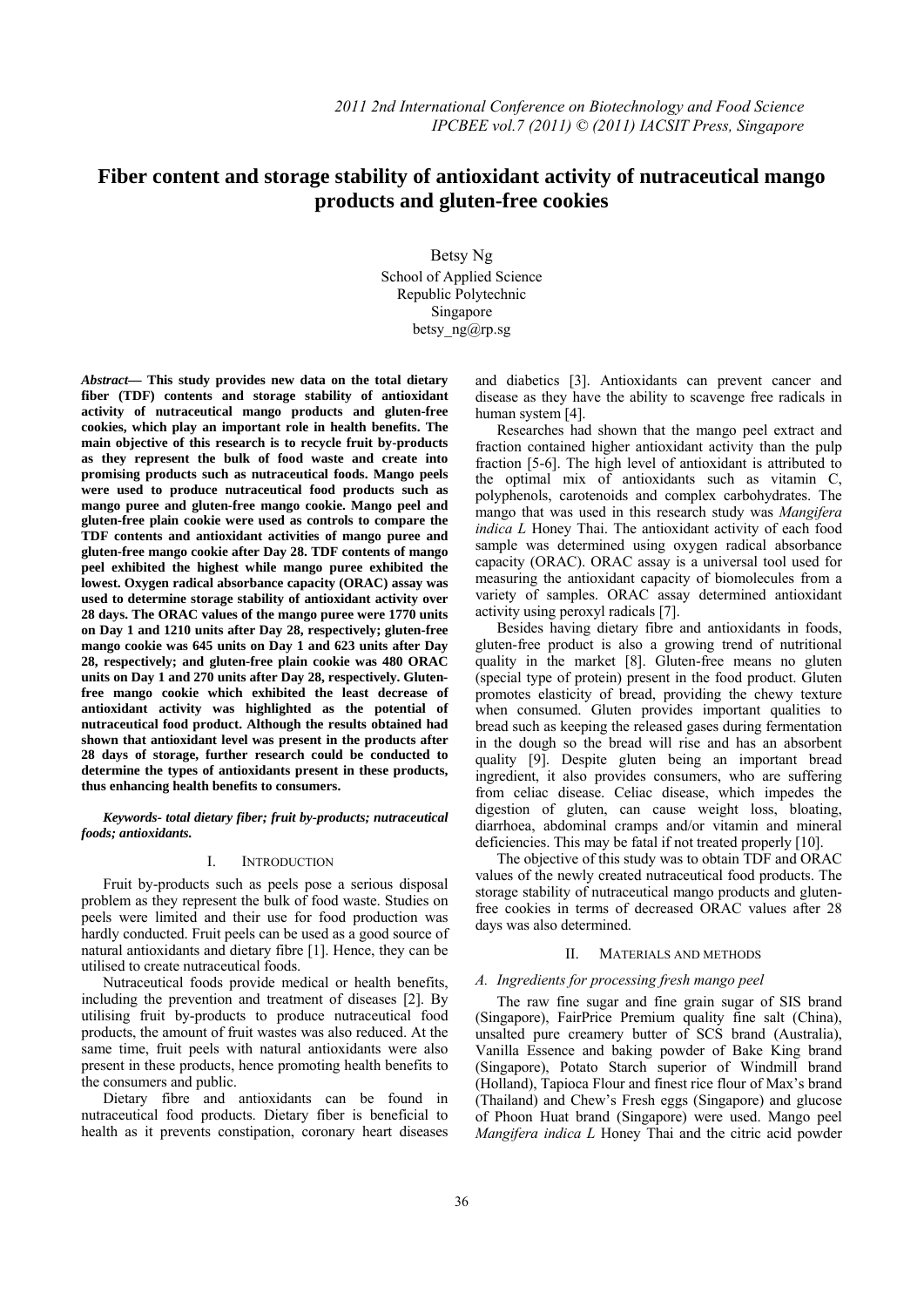given by the industry partner (Polar Puffs and Cakes Pte. Ltd.) were used.

### *Food samples\**

Using the above-mentioned ingredients, nutraceutcal food samples, namely mango puree, gluten-free mango cookies and gluten-free plain cookies were created. Fresh mango peels were processed and blended into puree form. Gluten-free plain cookies and gluten-free mango cookies (with mango puree) were made.

*\*The full recipe cannot be revealed due to the confidentiality agreement signed between institution and industry partner.* 

#### *B. Samples preparation*

Five types of samples, namely fresh mango flesh; mango puree; mango peel; gluten-free mango cookie and gluten-free plain cookie were weighed and prepared according to the sample extraction in ORAC kit protocol (Cell Biolabs, USA) and TDF-100 kit protocol (Sigma, USA).

#### *Antioxidant capacity assay*

The antioxidant capacity was determined by the ORAC assay. The materials in the ORAC kit used were 96-well Microtiter Plate; Fluoroscein Probe (100 times); Free Radical Initiator; Antioxidant Standard (Trolox™) and Assay Diluent (4 times). Other materials needed were sample extracts; sterile water; 37ºC incubator; pipette controller; serological pipette; 1 μL-10 μL micropipette; 10 μL-100 μL micropipette; 100 μL-1000 μL micropipette with disposable tips; falcon tubes and eppendorf tubes. The ORAC procedure also used an automated plate reader (Tecan Infinite M200).

#### *Total dietary fiber analysis*

Fat-free samples were analysed for the TDF contents by enzymatic and gravimetric method of the Association of Official Analytical Chemists (AOAC) [11], using the TDF-100 kit. Along with the test samples, blank and reference samples were also analysed simultaneously in duplicate for comparison. TDF contents of the samples analysed were calculated and expressed on fresh weight basis.

#### III. RESULTS AND DISCUSSION

| Sample<br>No.                                            | <b>Sample</b><br><b>Name</b> | <b>ORAC</b><br>(Day<br>1) | <b>ORAC</b><br>(Day<br>28) | $\frac{6}{6}$<br><b>ORAC</b><br>decrease | <b>TDF</b><br>$\frac{0}{0}$<br>(w/w)<br>(Day 28) |
|----------------------------------------------------------|------------------------------|---------------------------|----------------------------|------------------------------------------|--------------------------------------------------|
|                                                          | Mango                        | 499                       | 292                        | 11                                       | $\mathbf{a}$                                     |
|                                                          | Flesh                        |                           |                            |                                          |                                                  |
| $\overline{c}$                                           | Mango                        | 1770                      | 1210                       | 31.6                                     | 8.93                                             |
|                                                          | Peel                         |                           |                            |                                          |                                                  |
| 3                                                        | Mango                        | 1576                      | 1080                       | 31.5                                     | 2.02                                             |
|                                                          | Puree                        |                           |                            |                                          |                                                  |
| 4                                                        | Mango                        | 645                       | 623                        | 3.4                                      | 4.33                                             |
|                                                          | Cookie#                      |                           |                            |                                          |                                                  |
| 5                                                        | Plain                        | 480                       | 270                        | 43.8                                     | 4.17                                             |
|                                                          | Cookie#                      |                           |                            |                                          |                                                  |
| <sup>a</sup> TDF was not conducted. "Gluten-free cookie. |                              |                           |                            |                                          |                                                  |

TABLE I. ORAC VALUES AND TDF CONTENTS OF SAMPLES

#### *A. Antioxidant activity of samples*

Mango peel and gluten-free plain cookie were used as controls to compare the antioxidant activities of mango puree and gluten-free mango cookie after Day 28.

From the results of Day 1 (Table 1), the mango peel had the highest antioxidant activity (ORAC), followed by mango puree, mango cookie, mango flesh and lastly plain cookie. This concluded that the mango peel fraction contained a higher level of antioxidant activity than the pulp fraction. which was the mango flesh. Making use of the mango peel to make puree and incorporating the puree into the cookie will thus increase the antioxidant capacity for the cookie. Overall, the mango peel had a higher antioxidant activity (1770 units on Day 1 and 1210 units after Day 28) than the raw mango, 1002 units [12]. This difference could be due to the differences in methods and mango cultivars.

Both mango peel and mango puree had the greatest yet similar decrease of ORAC units. Hence, their storage stability of antioxidant activity was lower than those of mango fresh and mango cookie.

The lowest antioxidant level was found in the plain cookie when no mango puree was added. Antioxidant such as butylated hydroxyanisole (BHA), which was used to stabilize fats and oils, is found in butter [13]. In addition, ingredients such as egg yolk contributed to the antioxidant level of the plain cookie [14].

The incorporation of mango puree had demonstrated an increase of antioxidant activity between mango cookie and plain cookie. Reduction of antioxidant activity was shown after 28 days of storage for all samples. The greatest reduction of antioxidant activity was exhibited in the plain cookie, followed by mango peel, mango puree, mango flesh and mango cookie, respectively. With only a small decrease of antioxidant activity even after 28 days, it showed that the mango cookie could retain most of its antioxidants.

The mango puree in the mango cookie was processed using citric acid. Ascorbic acid has beneficial effort on extending storage stability of antioxidant activity [15]. This could explain the high antioxidant level in mango puree and its antioxidant activity decreased slower than the plain cookie over 28 days. As shown from Table 1, the antioxidant activity of mango puree in cookie could have extended the shelf-life of gluten-free mango cookies as there was only 3.4% decrease of ORAC units after 28 days.

Sugar played an important role in the baking process of cookies. It caramelized during the process of baking which gave the cookies a pleasant flavor. Besides enhancing the flavor, browning, texture of the cookie, sugar is also a food preservative [16].

Butter fats within the cookie promoted fat oxidation to occur. Fats were creamed with crystalline sugar and tiny air cells were incorporated into the dough which allowed the end-product to have fine and aerated texture. If fat oxidation occurs, the amount of fats reduces thereby increases the chances where the end-product will lack of flavor and be tough and full of tunnels in the cookie. Therefore, it is important to keep fat oxidation away from fat-containing products [16].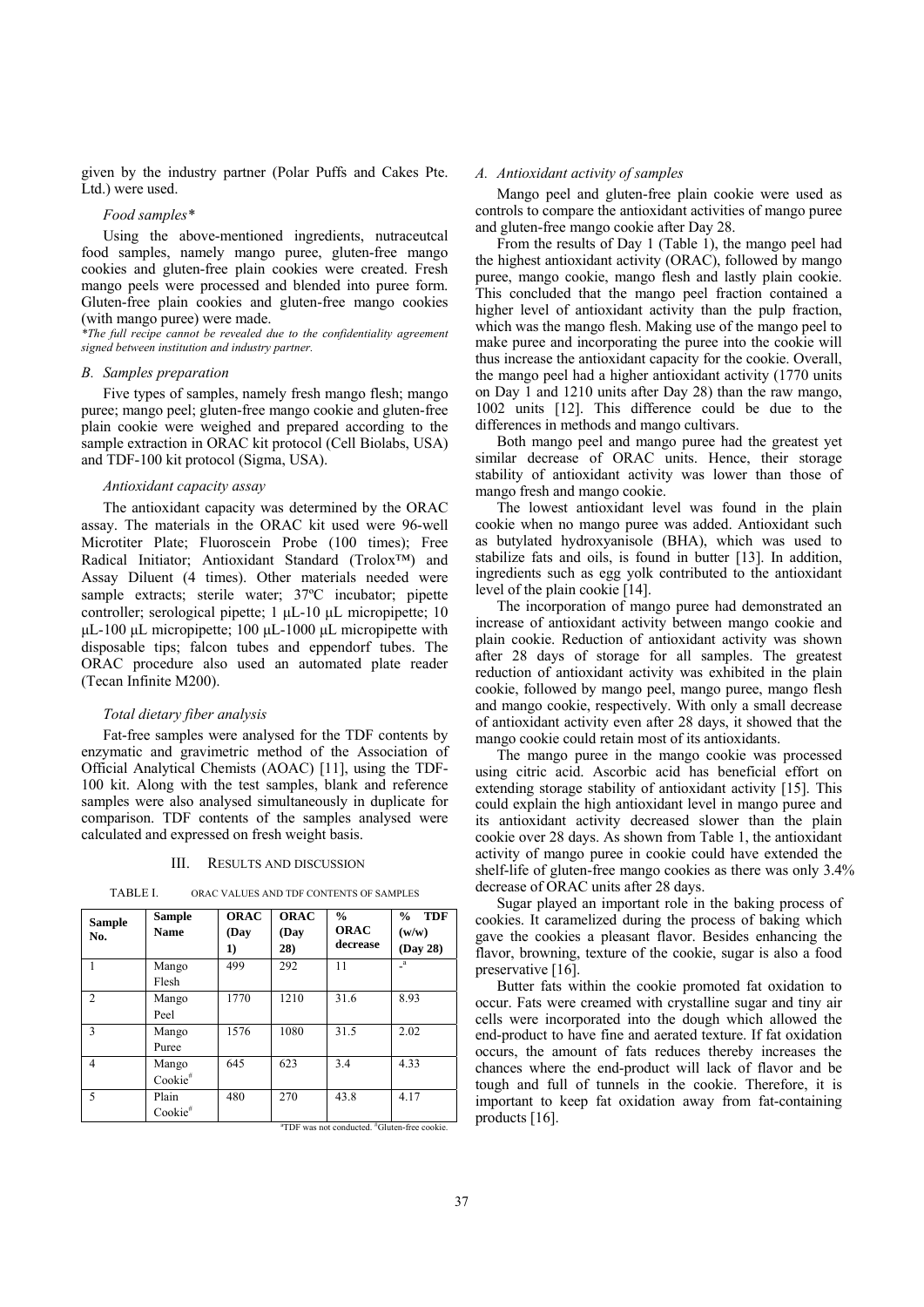By adding antioxidants, it prevents or slows down the rancidity of fats by slowing down the process of oxidation due to exposure to the oxygen in the air [17]. This is turn will slow down the cookie spoilage and extend its shelf-life. In addition, antioxidants are used as food additives to retain the flavor [18], thereby extending the food shelf-life.

The significant decrease of ORAC units could result in a negative effect on the shelf-life of the food products. The reduction of antioxidants in foods is likely to decrease their storage stability, hence reducing their shelf-life. However, further researches may be conducted to determine the types and amount of antioxidants present in these mango puree and mango cookies.

#### *B. Total Dietary Fiber content*

Mango peel and gluten-free plain cookie were used as controls to compare the TDF contents of mango puree and gluten-free mango cookie after Day 28.

Table 1 shows the TDF contents of the four food samples after 28 days. The mango peel had the highest TDF content, followed by the gluten-free mango cookie, gluten-free plain cookie, and finally the mango puree.

The TDF value obtained for mango peel in this study was higher than the reported values [19-21] even after 28 days. This variation could be due to the differences in the methodology applied for fiber content determination in mango, mango cultivars (or varieties) and ripening stage of mango. Besides antioxidant level, high fiber value is essential for the requirement of nutraceutical foods as dietary fiber plays an important role in decreasing health disorder such as diabetes and cardiovascular diseases [22].

High amount of dietary fiber is found in the mango peel. There is about 45 % to 78% of dietary fiber content in the mango peel [5]. Dietary fiber in foods is essential as it is able to control water absorption in food products by reducing the amount of moisture absorbed by the food. This slows down the increase of water activity within the food products when exposed to the atmosphere. As the water activity in the cookies is slowed down, the microbial growth is also lessened [23]. The shelf-life of foods could be extended.

Mango puree had a lower TDF content than mango peel as some antioxidants were lost during the peel processing. The TDF content of mango peel was the highest (8.93%) which was partly due to the presence of mango flesh adhered to its peel. Mango flesh naturally has high dietary fiber content, which attributed to high TDF content of mango peel. Moreover, mango peel was reported to have high dietary fiber content of up to 78% [5]. Furthermore, there is a correlation between antioxidant activity and TDF [3, 20], as mango puree had significant antioxidant activity (1080 ORAC units) and TDF content (2.02%).

The presence of mango puree in gluten-free mango cookie showed a higher TDF content (0.16% TDF more) than gluten-free plain cookie. The presence of complex carbohydrates present in gluten-free cookie contributed to the increase of antioxidant activity and TDF, respectively [3, 20]. Despite over 28 days, the cookie was still edible and stayed fresh. The significant values of antioxidant activity

and TDF content are important in the storage stability of the gluten-free mango cookie.

#### *C. Implications*

From the results observed in this study, it is evident that the nutraceutical mango products especially the peel and gluten-free mango cookies are sources of antioxidants and TDF. Antioxidants and TDF are important components associated with a number of health benefits. Although the data generated from this study might be preliminary, they will be useful for research in further analysis of fruit byproducts. Future studies could include a two-month shelf-life study of these gluten-free mango cookies before commercialisation.

#### IV. CONCLUSION

Overall, the TDF and ORAC results from this study indicated that the nutraceutical mango products will deliver health benefits such as prevention of coronary heart disease and cancer. The gluten-free products are also protective against cellular damage and suitable for consumers who have gluten allergy. TDF contents of the samples were evaluated and the mango food products offer more fiber. Although there was a reduction of antioxidant activity for all samples, the amount of antioxidants present was still significant. Further tests can be conducted to determine the types of antioxidants present in these nutraceutical mango products.

#### ACKNOWLEDGMENT

This research was supported financially by Republic Polytechnic and SPRING (Singapore). The author wished to acknowledge the collaborative support of Polar Puffs and Cakes Pte Ltd, Singapore and the technical assistance provided by Crystalline Ting, Teo Shuwei, Keerthana and Samantha while carrying out the presented work.

#### **REFERENCES**

- [1] Berardini, N.; Knodler, M.; Schieber, A. & Carle, R. Utilization of mango peels as a source of pectin and polyphenolics. Innovation Food Science & Emerging Technologies, vol. 6(4), pp. 442-452, 2005.
- [2] DeFelice, S. L. The nutraceutical revolution: its impact on food industry R&D. Trends in Food Science & Technology, vol. 6(2), 59- 61, 1995.
- [3] American Association of Cereal Chemists (AACC). The definition of dietary fiber. Cereal Foods World, vol. 46, pp. 112-116, 2001.
- [4] Block, G. Vitamin C and cancer prevention: the epidemiologic evidence. American Journal of Clinical Nutrition, 53, 270S-282S, 1991.
- [5] Ajila, C.M., Naidu, K.A., Bhat, S.G., Rao, P. U. Bioactive compounds and antioxidant potential of mango peel extract, p. 1, 2007.
- [6] Guo, C.; Yang, J.; Wei, J.; Li, Y.; Xu, J. & Jiang, Y. Antioxidant activities of peel, pulp and seed fractions of common fruits as determined by FRAP assay, Nutrition Research 23, 1719–1726, 2003.
- [7] Cell Biolabs, Inc. OxiSelect™ Oxygen Radical Antioxidant Capacity (ORAC) Activity Assay, 2008, p. 2.
- [8] Huttner, E. K. & Arendt, E. K. Recent advances in gluten-free baking and the current status of oats. Trends in Food Science & Technology, vol. 21(6), pp. 303-312, 2010.